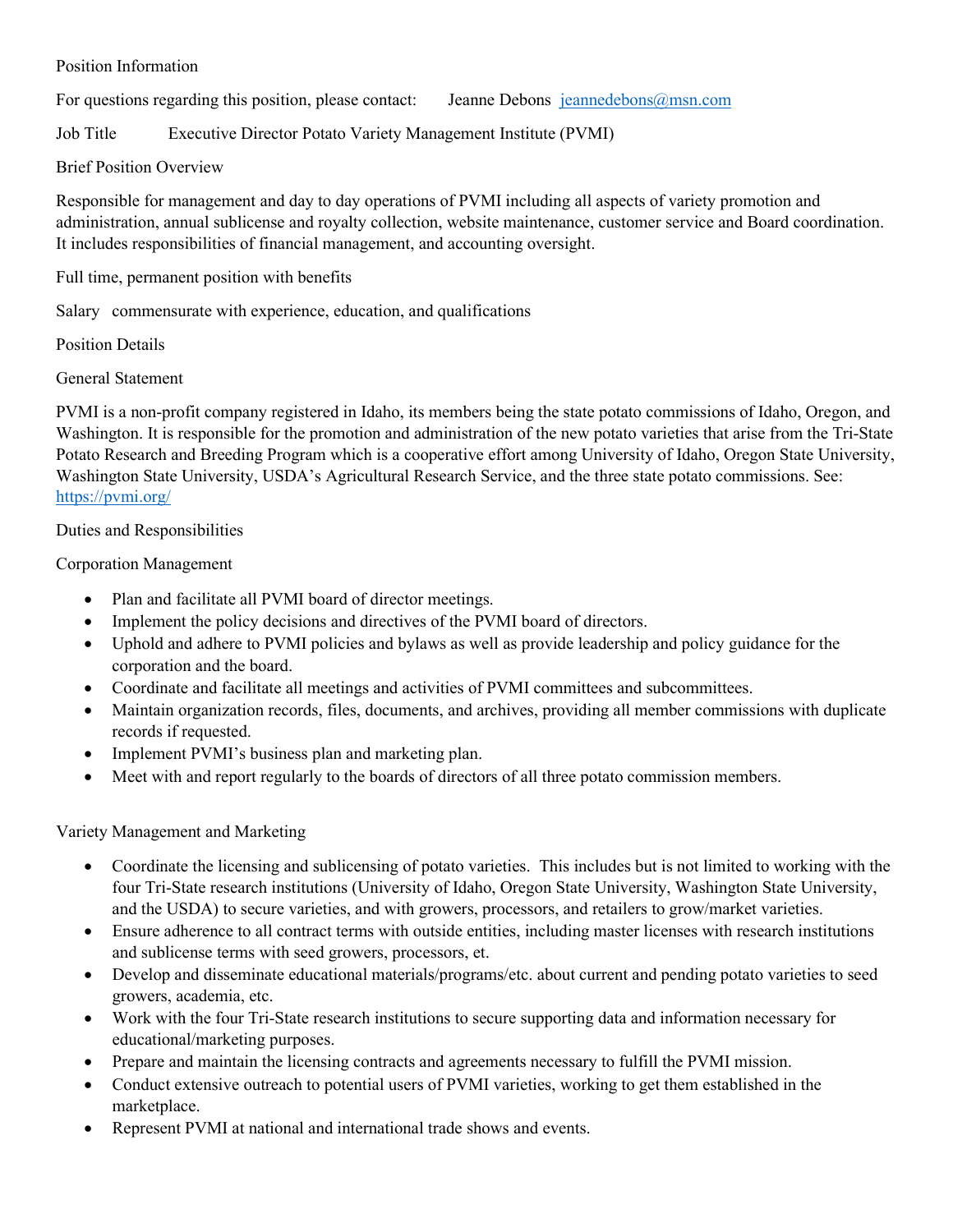### Research Programs

- Assist the four Tri-State research institutions and member commissions to identify, integrate, and coordinate research priorities and programs to the extent possible and to avoid duplication of efforts.
- Provide input to variety selection processes.

## Communications

- Report quarterly to the board of directors a list of income and expenses relative to budgeted income and expenses, and a listing of all disbursements.
- Ensure that the board is fully informed of all PVMI activities and any developments that may affect the corporation's well-being.
- Represent PVMI to other organizations, the media, and the international potato industry.
- Prepare reports, daily correspondence, and other necessary materials and communications.
- Maintain confidentiality of sensitive information.
- Facilitate awareness and communication among key stakeholders.
- Develop and Maintain website to support the PVMI mission.

#### Fiscal Management

- Financial Management and oversight.
- Approve all financial revenues and disbursements and otherwise monitor all financial and accounting activities of the organization.
- Prepare annual budgets with the assistance of the board.
- Assist in coordinating and securing funds for research.

## Required Qualifications:

- Education: Minimum of Bachelor's degree in a discipline related to agriculture with equivalent experience to a Master's Degree and strong preference for a Master's degree or higher.
- Work experience: at least 5 years of self-directed professional work experience, preferably some experience in hands-on agricultural research and/or marketing, stakeholder education and outreach, etc.
- Willingness to be domiciled in or near the Northwest states of Idaho, Oregon, and Washington.

Preferred skills and knowledge:

- Experience in working with academic research scientists and research institutions such as universities and USDA.
- Demonstrated ability to effectively communicate orally and in writing with diverse audiences.
- Experience with and ability to work independently, and in a team as both leader and team member.
- Experience and comfort in leading committees or boards through discussions and decision-making.
- High proficiency with computer software and hardware, including MS Office, bookkeeping software, website editing, online communication platforms, etc.
- Strong skills in digital file management, organization, archiving, etc.
- Experience with marketing.
- Ability to prioritize tasks and organize effort to ensure all four main categories of work get done with or without externally imposed deadlines: 1) important and urgent, 2) important and nonurgent, 3) less important and urgent, and 4) less important and nonurgent.
- Experience with creating and managing budgets.
- Experience, ability, and interest in developing and delivering marketing and educational materials to diverse audiences via varied media.
- Ability and disposition to travel.